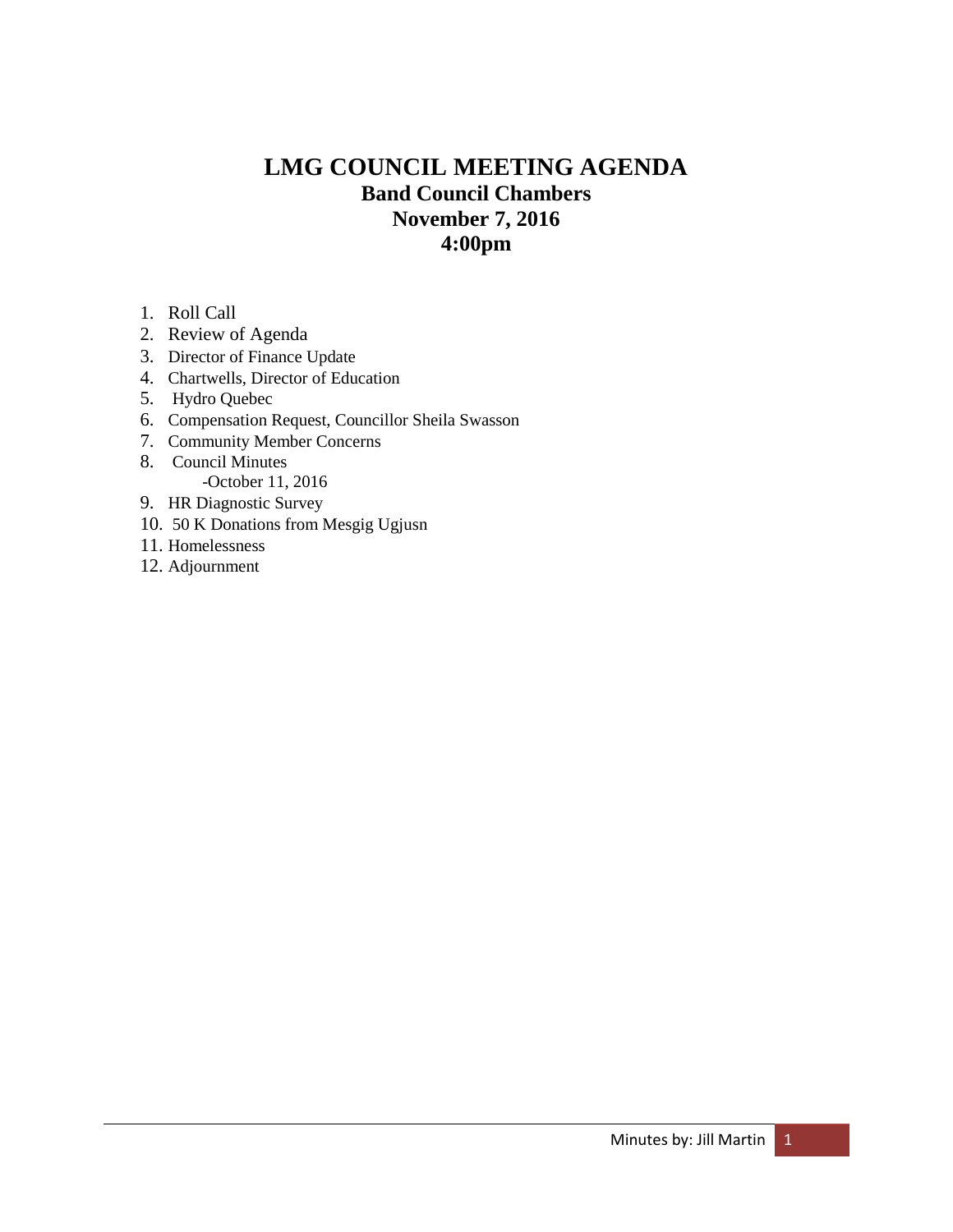## **1. Roll Call**

# **LMG COUNCIL ATTENDEES:**

Chief Darcy Gray Councillor Lorna Sook Councillor John Murvin Vicaire Councillor Wendell Metallic Councillor Gordon Isaac Jr. Councillor Calvin Barnaby Councillor Kevin Methot Councillor Sheila Swasson Councillor Lloyd Alcon Councillor Chris Wysote Councillor Sky Metallic

Absent:

Councillor Dr. Cathy Martin Councillor Annette Barnaby

# 2. **Review of Agenda**

A motion was made to accept the agenda, with John Alexander to the top, adding council updates and homelessness.

Moved: Councillor Sheila Swasson Second: Councillor Sky Metallic Passed

# **3. Director of Finance Update**

Director of Finance presented to council indicating that a meeting is scheduled November 30, 2016 to sign the contract with Centre Jeunesse.

Economic Development Manager will be the main contact for the Zenabis file.

No movement on Hydro Quebec file. Hydro Quebec is seeking a letter of support from Chief and Council. In the meantime, a posting for a Liaison Officer should be posted.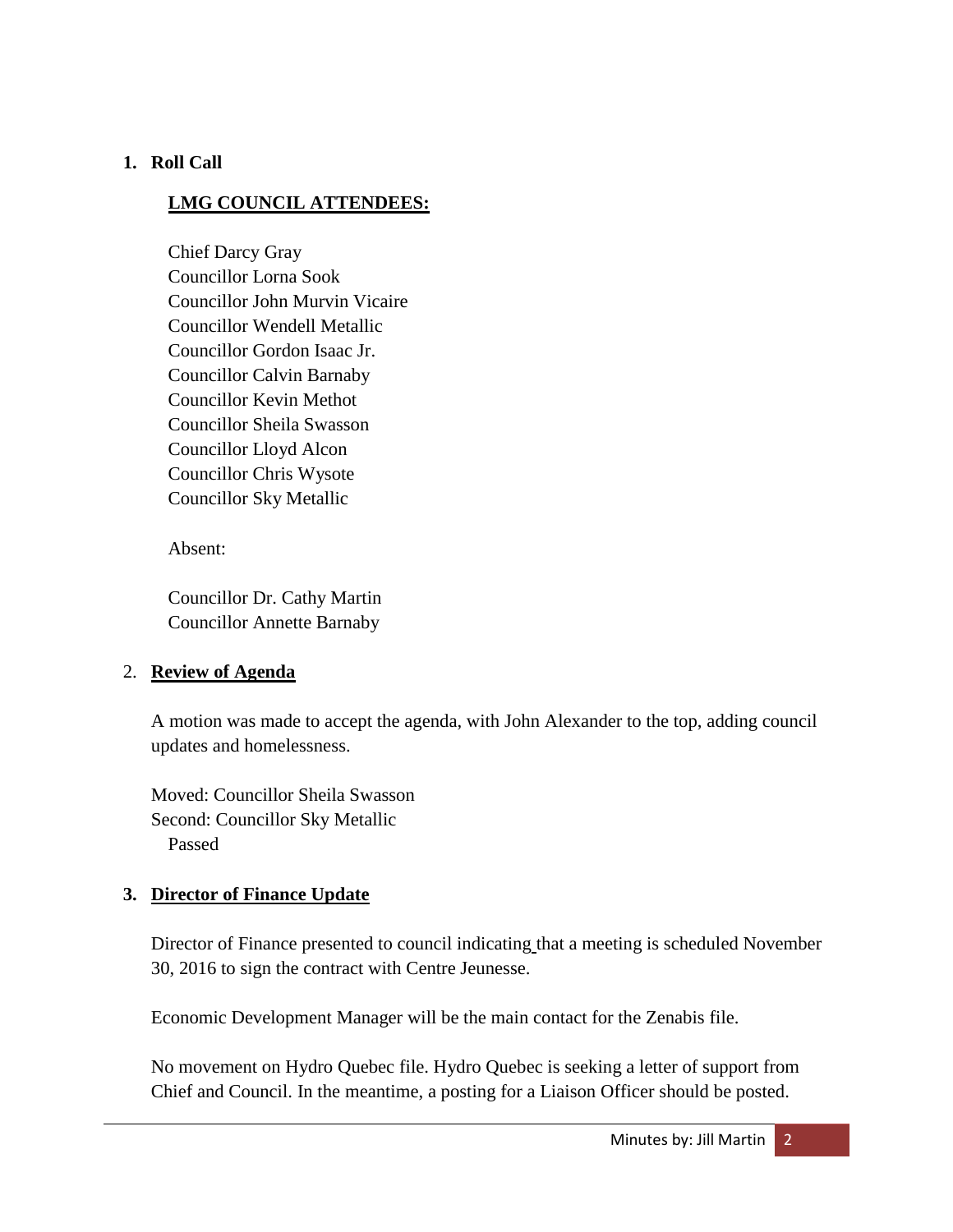# **4. Chartwells**

Director of Health and Education staff presented to Council the history of Chartwells, it was indicated that Health did a comprehensive study on the food at AGS.

# 5. **Hydro Quebec**

Update on Hydro Quebec file was presented, it was indicated that Smart Meters will be installed to band building along with individuals who requested Smart Meters. A letter will be prepared for Hydro indicating LMG has interest in moving forward on this file. Liaison officer training will begin and Hydro Quebec will be presenting to the community.

# 6. **Compensation Request**

Councillor Dr. Cathy Martin requested compensation for her work as Acting Chief. It was decided to compensate her at a Council salary rate.

Moved: Councillor Lorna Sook Second: Councillor Gordon Isaac

## **7. Community Member Concerns**

Community members presented their concerns on their tuition not being funded for McGill University in Listuguj. It was indicated that guidelines will be set in place and will be presented at the next scheduled Chief and Council meeting.

#### **8. Council Minutes October 11, 2016**

Council Minutes for October 11, 2016 were presented to Council. The Minutes were accepted.

Moved: Councillor Lorna Sook Second: Councillor Chris Wysote Passed

#### 9. **HR Diagnostic Survey**

HR will be reporting back to Council with an update on Diagnostic Survey results.